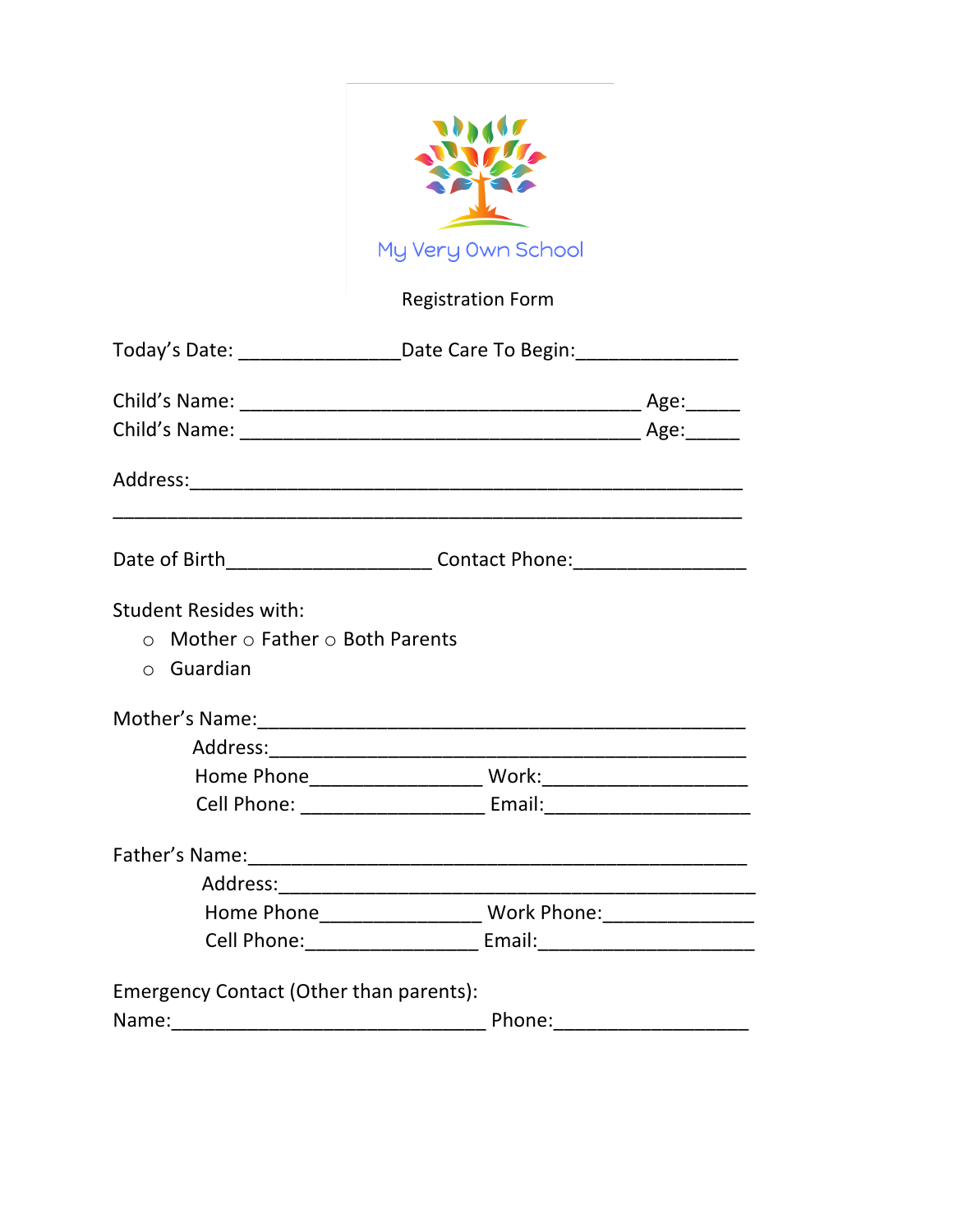

RETURN THIS FORM WITH SECURITY FEE, 1ST WEEK TUITION AND A NONREFUNDABLE \$100 REGISTRATION FEE.

Tuition is due by the first of every month or a 15% late fee will be assessed to the month's tuition. Medical and immunization forms as well as all other forms must be completed and submitted before or on the first day that your child(ren) starts the program. Checks are made to be payable to My Very Own School.

\_\_\_\_\_ Fulltime

\_\_\_\_\_ Part-time: \_\_\_\_\_\_AM

\_\_\_\_\_\_3 days (M, T, W, Th, F) - Please Circle Days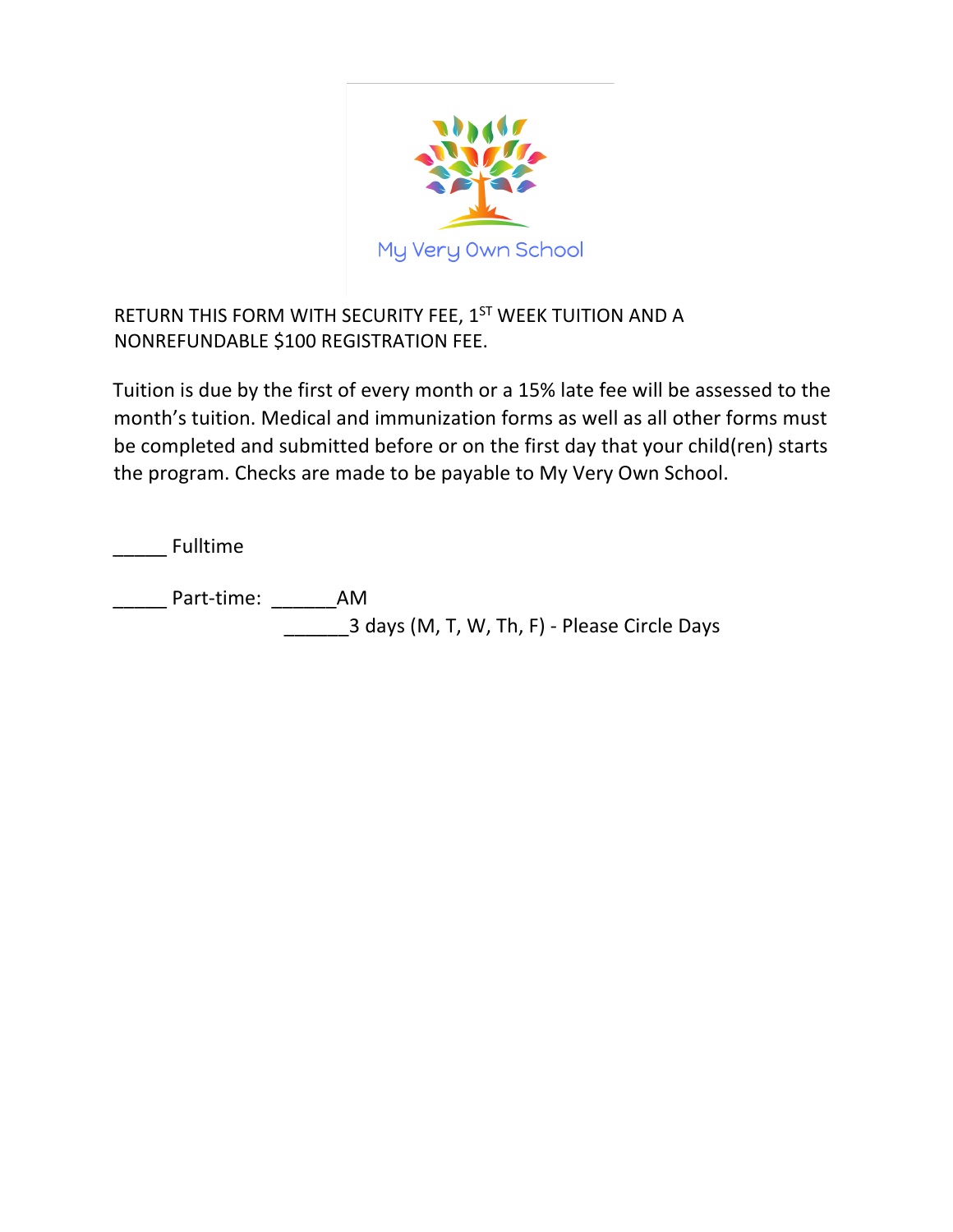

## **Enrollment Application**

|                       | Date of Birth: __________________________ Date of Enrollment: __________________ |  |
|-----------------------|----------------------------------------------------------------------------------|--|
|                       |                                                                                  |  |
| Parent Information:   |                                                                                  |  |
|                       |                                                                                  |  |
|                       |                                                                                  |  |
| <b>Phone Numbers:</b> |                                                                                  |  |
|                       |                                                                                  |  |
|                       |                                                                                  |  |
|                       |                                                                                  |  |
|                       |                                                                                  |  |
|                       |                                                                                  |  |
| <b>Phone Numbers:</b> |                                                                                  |  |
|                       |                                                                                  |  |
|                       |                                                                                  |  |
| Work Address:         |                                                                                  |  |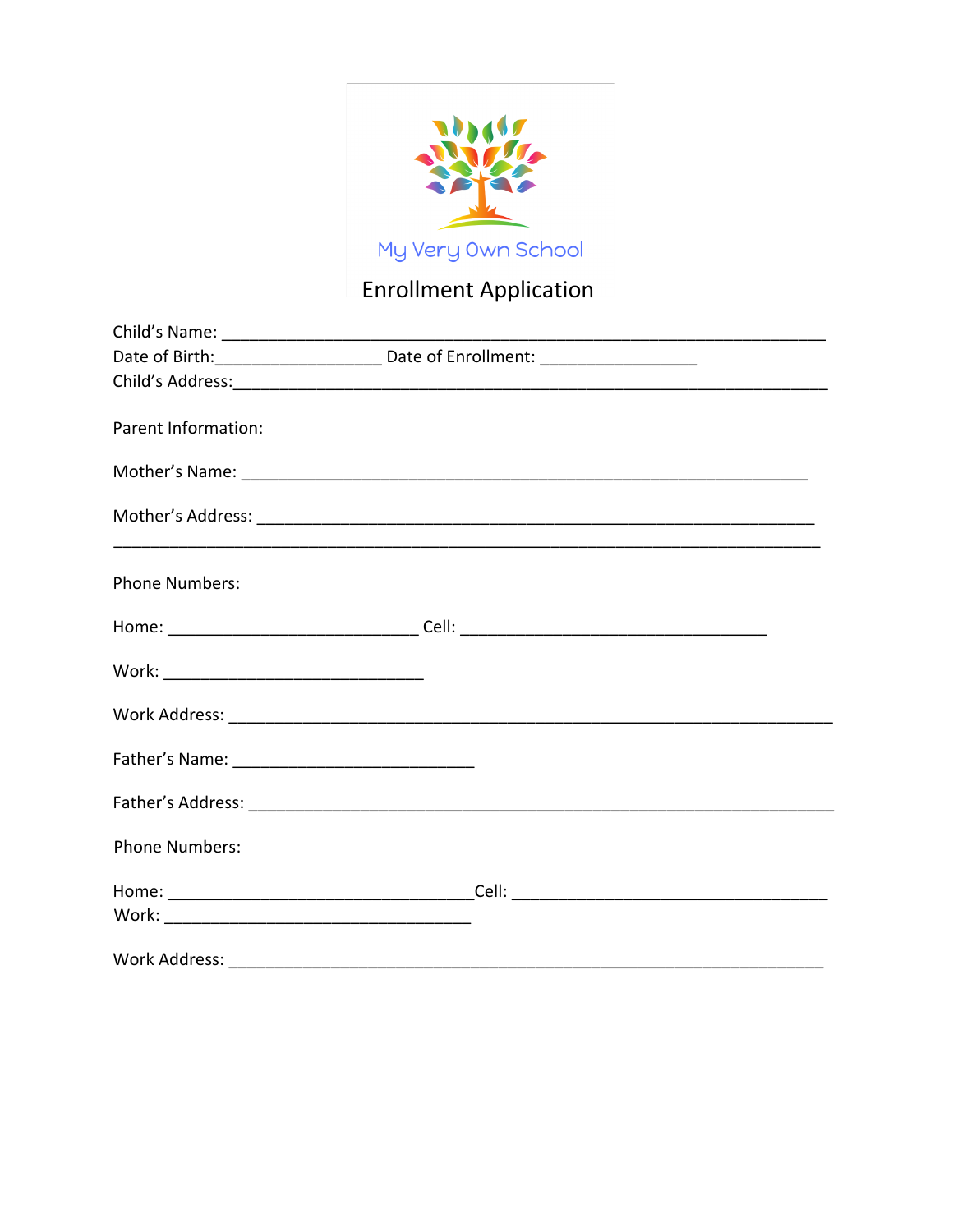

Person(s) authorized to assume responsibility for the child if parent(s) is/are not available.

| I attest to the following:                                                                                                                                     |  |
|----------------------------------------------------------------------------------------------------------------------------------------------------------------|--|
| That the above information is correct.                                                                                                                         |  |
| That in the event of a medical emergency, I authorize "My Very Own School" to seek<br>emergency medical care for my Child as deemed necessary by the director. |  |
| Parent's Signature:                                                                                                                                            |  |
|                                                                                                                                                                |  |
|                                                                                                                                                                |  |
| Address:                                                                                                                                                       |  |
|                                                                                                                                                                |  |
|                                                                                                                                                                |  |